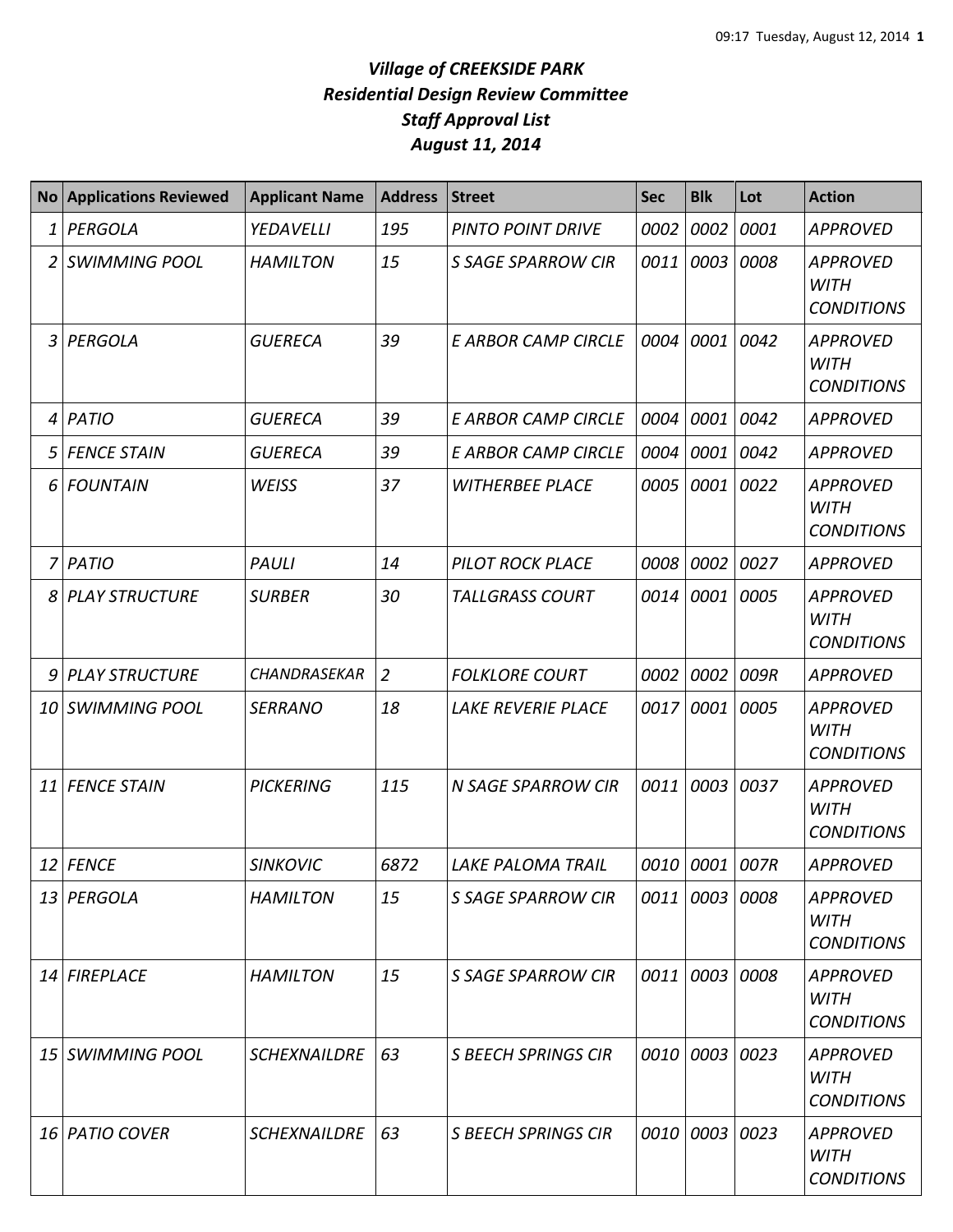| <b>No</b> | <b>Applications Reviewed</b> | <b>Applicant Name</b> | <b>Address</b> | <b>Street</b>              | <b>Sec</b> | <b>Blk</b> | Lot  | <b>Action</b>                                       |
|-----------|------------------------------|-----------------------|----------------|----------------------------|------------|------------|------|-----------------------------------------------------|
|           | 17 FIREPLACE                 | <b>SCHEXNAILDRE</b>   | 63             | <b>S BEECH SPRINGS CIR</b> | 0010       | 0003       | 0023 | <b>APPROVED</b><br><b>WITH</b><br><b>CONDITIONS</b> |
| 18 I      | <b>SUMMER KITCHEN</b>        | <b>SCHEXNAILDRE</b>   | 63             | <b>S BEECH SPRINGS CIR</b> | 0010       | 0003       | 0023 | <b>APPROVED</b><br><b>WITH</b><br><b>CONDITIONS</b> |
| 19 I      | PERGOLA                      | PERRY                 | 95             | <b>N BACOPA DRIVE</b>      | 0007       | 0006 0012  |      | <b>APPROVED</b>                                     |
|           | 20 FENCE STAIN               | <b>TELICH</b>         | 26104          | <b>BRICKHILL DRIVE</b>     | 0014       | 0001       | 0051 | <b>APPROVED</b>                                     |
| 21        | <b>PLAY STRUCTURE</b>        | <b>DENNETY</b>        | 11             | <b>S GREENPRINT CIRCLE</b> | 0008       | 0002       | 0046 | <b>APPROVED</b><br><b>WITH</b><br><b>CONDITIONS</b> |
|           | 22 FENCE                     | <b>STANTEEN</b>       | 30             | <b>MOSAIC POINT PLACE</b>  | 0006       | 0002       | 0007 | <b>APPROVED</b><br><b>WITH</b><br><b>CONDITIONS</b> |
| 23        | <b>SWIMMING POOL</b>         | <b>MCALLASTAR</b>     | 7442           | <b>LAKE PALOMA TRAIL</b>   | 0011       | 0001       | 0016 | <b>APPROVED</b><br><b>WITH</b><br><b>CONDITIONS</b> |
| 24        | <b>FENCE</b>                 | <b>MCALLASTAR</b>     | 7442           | <b>LAKE PALOMA TRAIL</b>   | 0011       | 0001       | 0016 | <b>APPROVED</b><br><b>WITH</b><br><b>CONDITIONS</b> |
| 25        | PERGOLA                      | <b>DOYLE</b>          | 150            | W HERITAGE MILL CIR        | 0002       | 0004       | 0001 | <b>APPROVED</b><br><b>WITH</b><br><b>CONDITIONS</b> |
| 26        | <b>SUMMER KITCHEN</b>        | <b>DOYLE</b>          | 150            | <b>W HERITAGE MILL CIR</b> | 0002       | 0004       | 0001 | <b>APPROVED</b><br><b>WITH</b><br><b>CONDITIONS</b> |
|           | 27 PATIO                     | <b>DOYLE</b>          | 150            | W HERITAGE MILL CIR        | 0002       | 0004 0001  |      | <b>APPROVED</b>                                     |
|           | 28 FENCE STAIN               | <b>GUTIERREZ</b>      | 90             | <b>W ARBOR CAMP CIR</b>    | 0004       | 0003 0028  |      | <b>APPROVED</b>                                     |
| 29        | <b>SWIMMING POOL</b>         | <b>RASMITUTH</b>      | $\overline{2}$ | <b>INDIGO BUNTING PL</b>   | 0013       | 0001 0055  |      | <b>APPROVED</b><br><b>WITH</b><br><b>CONDITIONS</b> |
| 30        | <b>TREE REMOVAL</b>          | <b>BECKER</b>         | 83             | <b>S FREEMONT RIDGE</b>    | 0023       | 0002       | 0001 | <b>APPROVED</b>                                     |
| 31        | WALKWAY                      | <b>CHRISTIAN</b>      | 83             | <b>S SPINCASTER CT</b>     | 0017       | 0002 0004  |      | <b>APPROVED</b>                                     |
|           | 32 PLAY STRUCTURE            | WALLACE               | $\overline{z}$ | <b>LUFBERRY PLACE</b>      | 0012       | 0001 0040  |      | <b>APPROVED</b><br>WITH<br><b>CONDITJONS</b>        |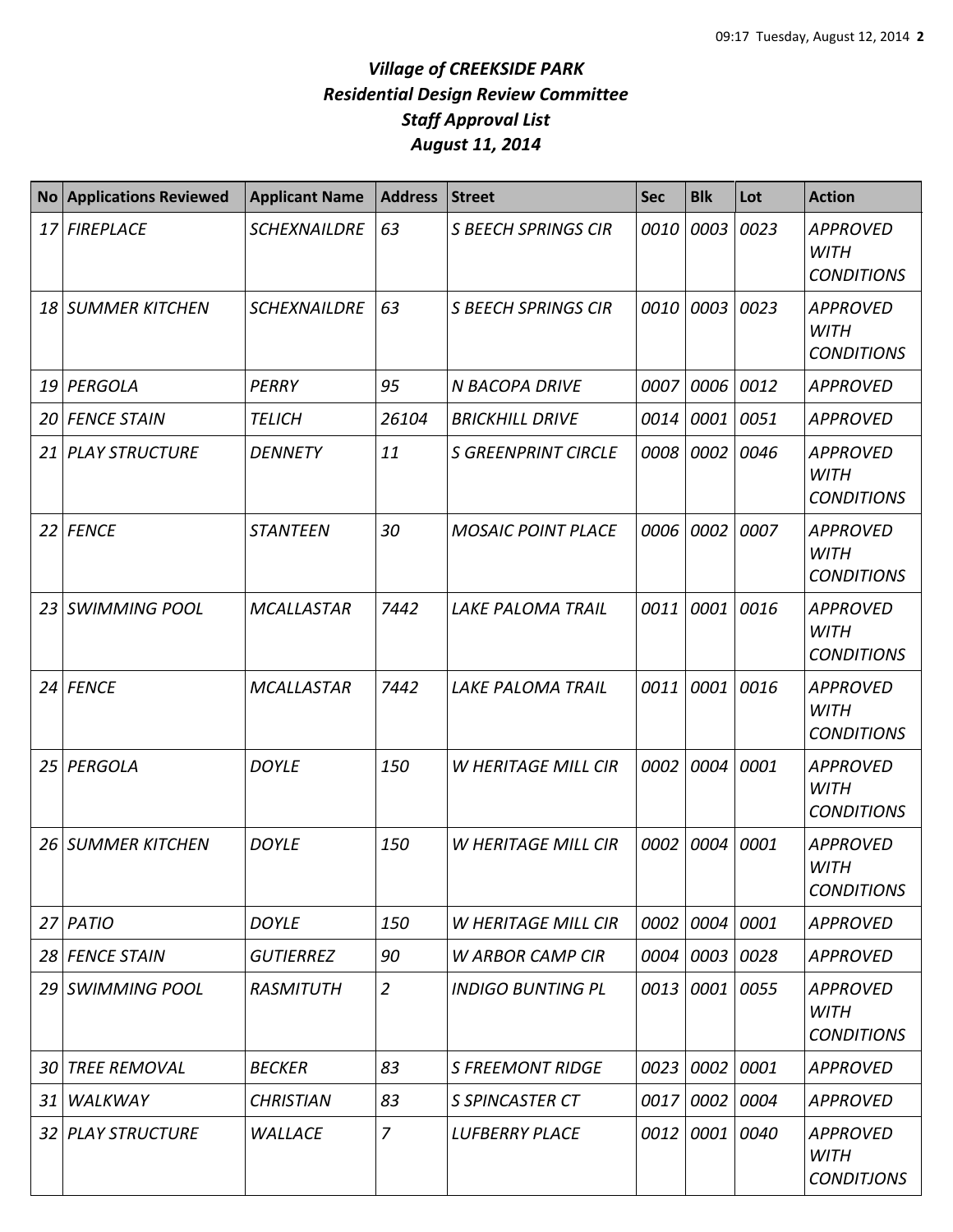| <b>No</b>       | <b>Applications Reviewed</b> | <b>Applicant Name</b> | <b>Address</b> | <b>Street</b>             | <b>Sec</b> | <b>Blk</b> | Lot  | <b>Action</b>                                       |
|-----------------|------------------------------|-----------------------|----------------|---------------------------|------------|------------|------|-----------------------------------------------------|
| 33 <sup>1</sup> | <b>PATIO COVER</b>           | <b>MORALES</b>        | $\overline{7}$ | <b>TALLGRASS WAY</b>      | 0014       | 0002       | 0009 | <b>APPROVED</b><br><b>WITH</b><br><b>CONDITIONS</b> |
| 34              | <b>TRASH CAN SCREEN</b>      | <b>FREEMAN</b>        | 22             | <b>CAPRICE BEND PLACE</b> | 0012       | 0001       | 0006 | <b>APPROVED</b>                                     |
| 35              | GAZEBO                       | <b>COSSIO</b>         | 10             | <b>PINTUCK PLACE</b>      | 0012       | 0001       | 0052 | <b>APPROVED</b><br><b>WITH</b><br><b>CONDITIONS</b> |
| 36              | <b>FENCE</b>                 | <b>COSSIO</b>         | 10             | <b>PINTUCK PLACE</b>      | 0012       | 0001       | 0052 | <b>APPROVED</b>                                     |
| 37              | <b>SWIMMING POOL</b>         | <b>MEYER</b>          | 11             | <b>MOONLIT RIDGE</b>      | 0001       | 0001       | 0006 | <b>APPROVED</b><br><b>WITH</b><br><b>CONDITIONS</b> |
|                 | 38 PATIO COVER               | <b>MEYER</b>          | 11             | <b>MOONLIT RIDGE</b>      | 0001       | 0001       | 0006 | <b>APPROVED</b><br><b>WITH</b><br><b>CONDITIONS</b> |
| 39 I            | <b>SUMMER KITCHEN</b>        | <b>MEYER</b>          | 11             | <b>MOONLIT RIDGE</b>      | 0001       | 0001       | 0006 | <b>APPROVED</b><br><b>WITH</b><br><b>CONDITIONS</b> |
| 40              | <b>SWIMMING POOL</b>         | <b>FREEMAN</b>        | 11             | <b>WANING MOON DRIVE</b>  | 0030       | 0001       | 0012 | <b>APPROVED</b><br><b>WITH</b><br><b>CONDITIONS</b> |
| 41              | <b>PATIO COVER</b>           | <b>FREEMAN</b>        | 11             | <b>WANING MOON DRIVE</b>  | 0030       | 0001       | 0012 | <b>APPROVED</b><br><b>WITH</b><br><b>CONDITIONS</b> |
| 42              | <b>FIREPLACE</b>             | <b>FREEMAN</b>        | 11             | <b>WANING MOON DRIVE</b>  | 0030       | 0001       | 0012 | <b>APPROVED</b><br><b>WITH</b><br><b>CONDITIONS</b> |
| 43              | <b>PLAY STRUCTURE</b>        | <b>LUNES</b>          | $\overline{3}$ | <b>KITTATINNY CIRCLE</b>  | 0003       | 0004       | 0022 | <b>APPROVED</b>                                     |
| 44              | <b>FENCE STAIN</b>           | <b>YARBOROUGH</b>     | $\overline{2}$ | <b>KITTATINNY PLACE</b>   | 0003       | 0004       | 0008 | <b>APPROVED</b>                                     |
| 45              | <b>TREE REMOVAL</b>          | <b>YARBOROUGH</b>     | $\overline{2}$ | <b>KITTATINNY PLACE</b>   | 0003       | 0004       | 0008 | <b>APPROVED</b>                                     |
| 46              | <b>GATE</b>                  | <b>HOUGHTON</b>       | 85             | <b>SUNDOWN RIDGE PL</b>   |            | 0016 0001  | 0029 | <b>APPROVED</b>                                     |
| 47              | <b>COLOR CHANGE</b>          | <b>MOON</b>           | 118            | N SAGE SPARROW CIR        | 0011       | 0004       | 0025 | <b>APPROVED</b>                                     |
| 48              | <b>SWIMMING POOL</b>         | <b>REYNA</b>          | 18             | <b>SOLEBROOK PATH</b>     | 0014       | 0001       | 0019 | <b>APPROVED</b><br><b>WITH</b><br><b>CONDITIONS</b> |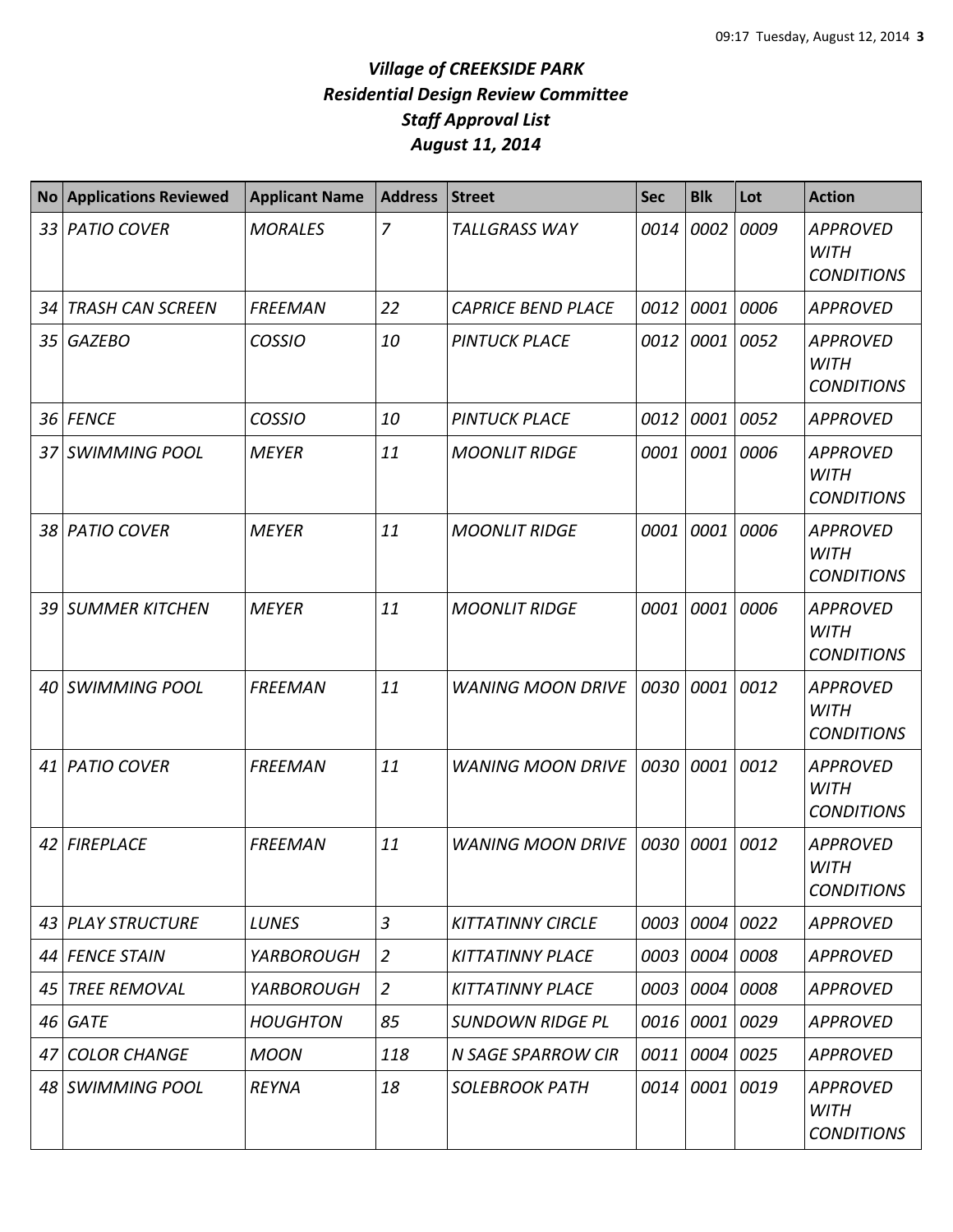| <b>No</b> | <b>Applications Reviewed</b> | <b>Applicant Name</b> | <b>Address</b> | <b>Street</b>             | <b>Sec</b> | <b>Blk</b> | Lot  | <b>Action</b>                                       |
|-----------|------------------------------|-----------------------|----------------|---------------------------|------------|------------|------|-----------------------------------------------------|
| 49        | <b>GENERATOR</b>             | <b>ANDERSON</b>       | 90             | W CRESTA BEND PLACE       | 0018       | 0002       | 0001 | <b>APPROVED</b><br><b>WITH</b><br><b>CONDITIONS</b> |
| 50        | <b>FENCE STAIN</b>           | <b>LEON</b>           | 78             | <b>BUCK TRAIL PLACE</b>   | 0004       | 0003       | 0064 | <b>APPROVED</b>                                     |
| 51        | <b>GENERATOR</b>             | <b>BECKER</b>         | 83             | <b>S FREEMONT RIDGE</b>   | 0023       | 0002       | 0001 | <b>APPROVED</b><br><b>WITH</b><br><b>CONDITIONS</b> |
| 52        | <b>TREE REMOVAL</b>          | <b>VOGEL</b>          | 138            | <b>S ARROW CANYON CIR</b> | 0003       | 0001       | 0020 | <b>APPROVED</b>                                     |
| 53        | <b>TREE REMOVAL</b>          | <b>MORTON</b>         | 3              | <b>BLUE MESA COURT</b>    | 0025       | 0001       | 0018 |                                                     |
| 54        | <b>SWIMMING POOL</b>         | <b>AUTRIQUE</b>       | 15             | <b>CAYUGA POND COURT</b>  | 0002       | 0001       | 0032 | <b>APPROVED</b><br><b>WITH</b><br><b>CONDITIONS</b> |
| 55        | <b>PATIO COVER</b>           | <b>AUTRIQUE</b>       | 15             | <b>CAYUGA POND COURT</b>  | 0002       | 0001       | 0032 | <b>APPROVED</b><br><b>WITH</b><br><b>CONDITIONS</b> |
| 56        | <b>DECK</b>                  | <b>AUTRIQUE</b>       | 15             | <b>CAYUGA POND COURT</b>  | 0002       | 0001       | 0032 | <b>APPROVED</b>                                     |
| 57        | <b>SWIMMING POOL</b>         | <b>SCOTT</b>          | 22             | LITTLE FALLS PLACE        | 0005       | 0001       | 0031 | <b>APPROVED</b><br><b>WITH</b><br><b>CONDITIONS</b> |
|           | 58 PATIO COVER               | <b>EVANS</b>          | 31             | <b>CHIPPEWA TRAIL</b>     | 0003       | 0004       | 0030 | <b>APPROVED</b><br><b>WITH</b><br><b>CONDITIONS</b> |
| 59        | PERGOLA                      | <b>EVANS</b>          | 31             | <b>CHIPPEWA TRAIL</b>     | 0003       | 0004       | 0030 | <b>APPROVED</b><br><b>WITH</b><br><b>CONDITIONS</b> |
| 60        | <b>SUMMER KITCHEN</b>        | <b>EVANS</b>          | 31             | <b>CHIPPEWA TRAIL</b>     |            | 0003 0004  | 0030 | <b>APPROVED</b><br>WITH<br><b>CONDITIONS</b>        |
| 61        | <b>GENERATOR</b>             | <b>STARKWEATHER</b>   | 135            | <b>E JAGGED RIDGE CIR</b> |            | 0014 0005  | 0024 | <b>APPROVED</b><br><b>WITH</b><br><b>CONDITIONS</b> |
| 62        | <b>SWIMMING POOL</b>         | <b>THOMPSON</b>       | 6              | <b>SAGE SPARROW CT</b>    |            | 0011 0003  | 0035 | <b>APPROVED</b><br><b>WITH</b><br><b>CONDITIONS</b> |